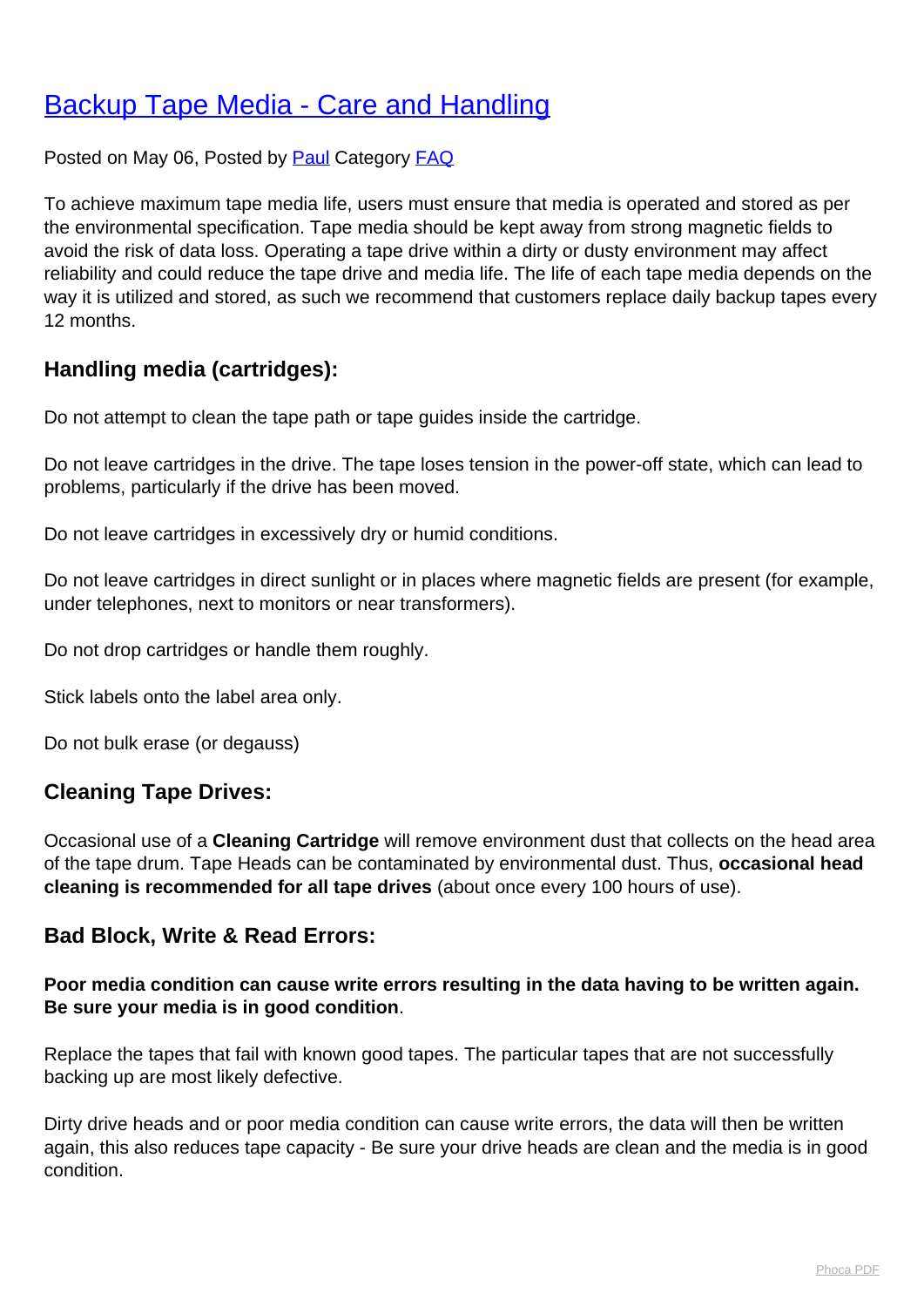An overstretched tape may record fine, but it **may not restore or read very well**. As a rule, it is a good idea to re-tension a tape before using it. After prolonged use of a tape at the beginning the tape will become tight on one end and loose on the other. Re-tensioning will correct this problem.

#### **Try re-tensioning the tape. This is an important procedure whenever encountering any type of problem with your tapes.**

**Re-tensioning** the tape cartridge is always recommended for optimal performance, particularly if using a new tape, **after exposure to temperature changes or shock**.

#### **Re-tensioning restores the proper tape tension to the media and removes unwanted tight spots that develop naturally on tape.**

If a tape cartridge has not been used for over a month, you should re-tension the cartridge before using it.

#### **If you ever have a problem reading a tape, re-tensioning may solve the problem**.

See your software manual, or refer to your software's online help for instructions on tape retensioning.

#### **If the tape is dropped, re-tension before using it.**

Note: In some cases, it may be necessary to re-tension a tape several times.

Try another tape after exiting, then re-starting the software.

## **For Backup Issues Only:**

- Please refer to the "Cleaning the Tape Drive" section in your installation manual or the Maintenance section for your specific tape drive on manufacturer's web site for detailed information.
- **Try initializing the tape to see if that solves the problem.** If not, **do a Long Erase**(if your backup software permits) of the tape before the next backup is attempted. **This will take over 1 hour and will completely wipe the tape. It will leave the format intact.**
- **CAUTION! A Long Erase or Initializing the media is not an option if you are attempting to restore from the tape in question. Either procedure will remove the tape header and the data will no longer be retrievable from that tape.**
- **CAUTION! Do not attempt to bulk erase a tape as this will render the tape unusable.**

If you would like any further inforamtion please call us any time bewteen 8.30am and 5.30pm monday to friday.

Rodney Armstrong Business Development Manager